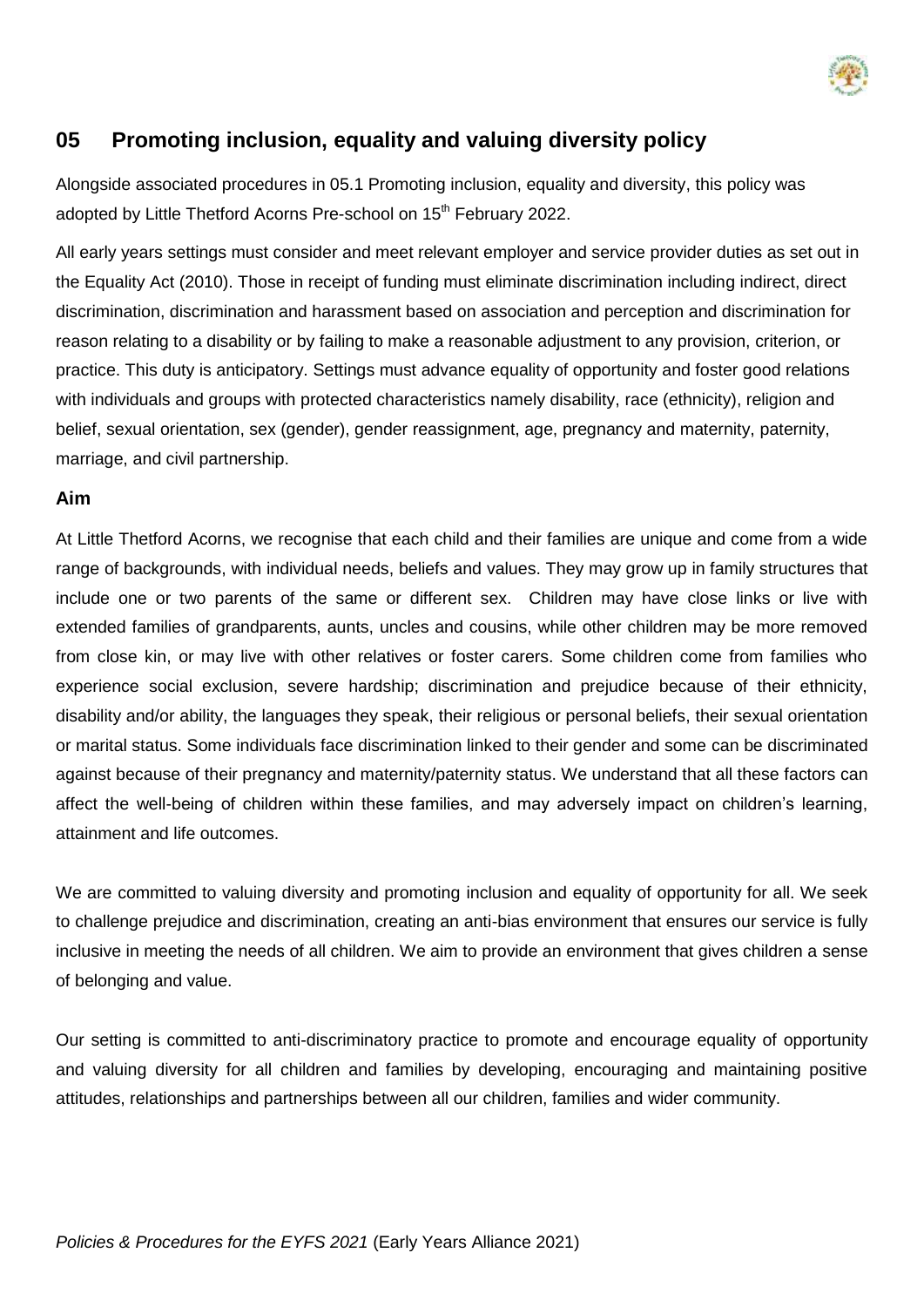

## **Objectives**

We support the definition of inclusion as stated by the Early Childhood Forum:

'*Inclusion is the process of identifying, understanding and breaking down the barriers to participation and belonging.'*

We interpret this as consisting of several tasks and processes in relation not only to children but also to staff, parents and visitors in the setting. These tasks and processes include awareness and knowledge of relevant barriers to inclusion for those with a protected characteristic namely:

- disability
- gender reassignment
- pregnancy and maternity
- race
- religion or belief
- sexual orientation
- sex (gender)
- age
- marriage or civil partnership (in relation to employment)

This includes unlawful behaviour towards people with protected characteristics. Unlawful behaviour being direct discrimination, indirect discrimination, associative discrimination, discrimination by perception, harassment, and victimisation (in addition, we are aware of the inequality that users facing socio-economic disadvantaged may also encounter). We will not tolerate behaviour from an adult which demonstrates dislike and prejudice towards groups and individuals living outside the UK (**xenophobia**). This also applies to the same behaviour towards specific groups of people and individuals who are British Citizens residing in the UK.

We promote understanding of discrimination - through training and staff development - the causes and effects of discrimination on both adults and children and the long- term impact of discrimination; the need to protect children from discrimination and ensure that childcare practice is both accessible and inclusive; the need for relevant support to allow children to develop into confident adults with a strong positive selfidentity.

- Developing practice that includes:
	- Developing an environment which reflects the 'kaleidoscope' of factors that can provide settings with a myriad of influences and ideas for exploring and celebrating difference.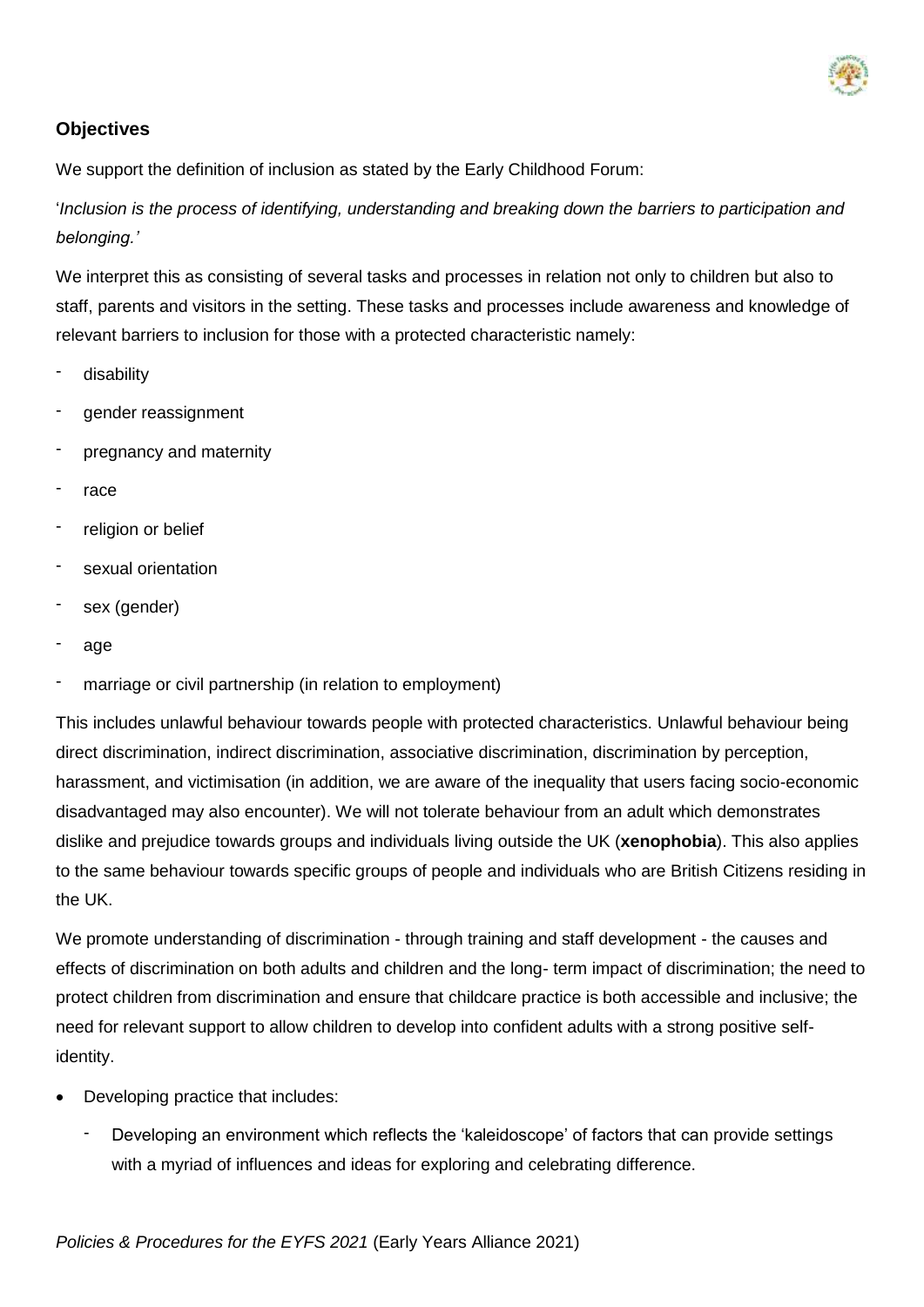

- Ensuring that barriers to inclusion are identified and removed or minimised wherever possible; for example, we complete 01.1b Access audit form.
- Understanding, supporting and promoting the importance of identity for all children and recognising that this comprises multiple facets which are shaped by a 'kaleidoscope' of factors including British values, 'race'\ethnicity and culture, gender, difference of ability, social class, language, religion and belief, and family form and lifestyle, which combine uniquely in the identity of each individual; for example, we welcome and promote bi/multi-lingualism and the use of alternative communication formats such as sign language, and we promote gender equality while at the same time recognising the differences in play preferences and developmental timetables of girls and boys.
- Recognising that this 'kaleidoscope' also reflects negative images which may be internalised and negatively affect the development of self-concept, self-esteem, and confidence.
- Promoting a welcoming atmosphere that genuinely appreciate British values, different cultural and personal perspectives, without stereotyping and prejudicing cultures and traditions on raising children, by always involving parents.
- Promoting community cohesion and creating an environment that pre-empts acts of discrimination so that they do not arise.
- Recruitment of staff to reflect cultural and language diversity, disabled staff, and staff of both genders.
- Addressing discrimination as it occurs from children in a sensitive, age-appropriate manner to ensure that everyone involved understands the situation and are offered reassurance and support to achieve resolution.
- Challenging discriminatory behaviour from parents, staff or outside agencies or individuals that affect the well-being of children and the early years community.
- Creating an ethos within which staff work confidently within a culturally complex environment; learning when to change or adapt practice in the setting and having the confidence to challenge practice (including parental) that is not in the child's best interest, seeking support and intervention from agencies where appropriate.
- Ensuring that practitioners work closely with the Special Educational Needs Co-ordinator to make sure that the additional needs of all children are identified and met.
- We are aware of anti-discriminatory legislation and able to use it to shape the service and support parents and children against discrimination in the local community, for example, against asylum seekers, the Travelling community and same sex parents.
- We regularly monitor and review our practice including long-term preventative measures to ensure equality such as auditing of provision, formulating an equality plan, applying impact measurements

*Policies & Procedures for the EYFS 2021* (Early Years Alliance 2021)